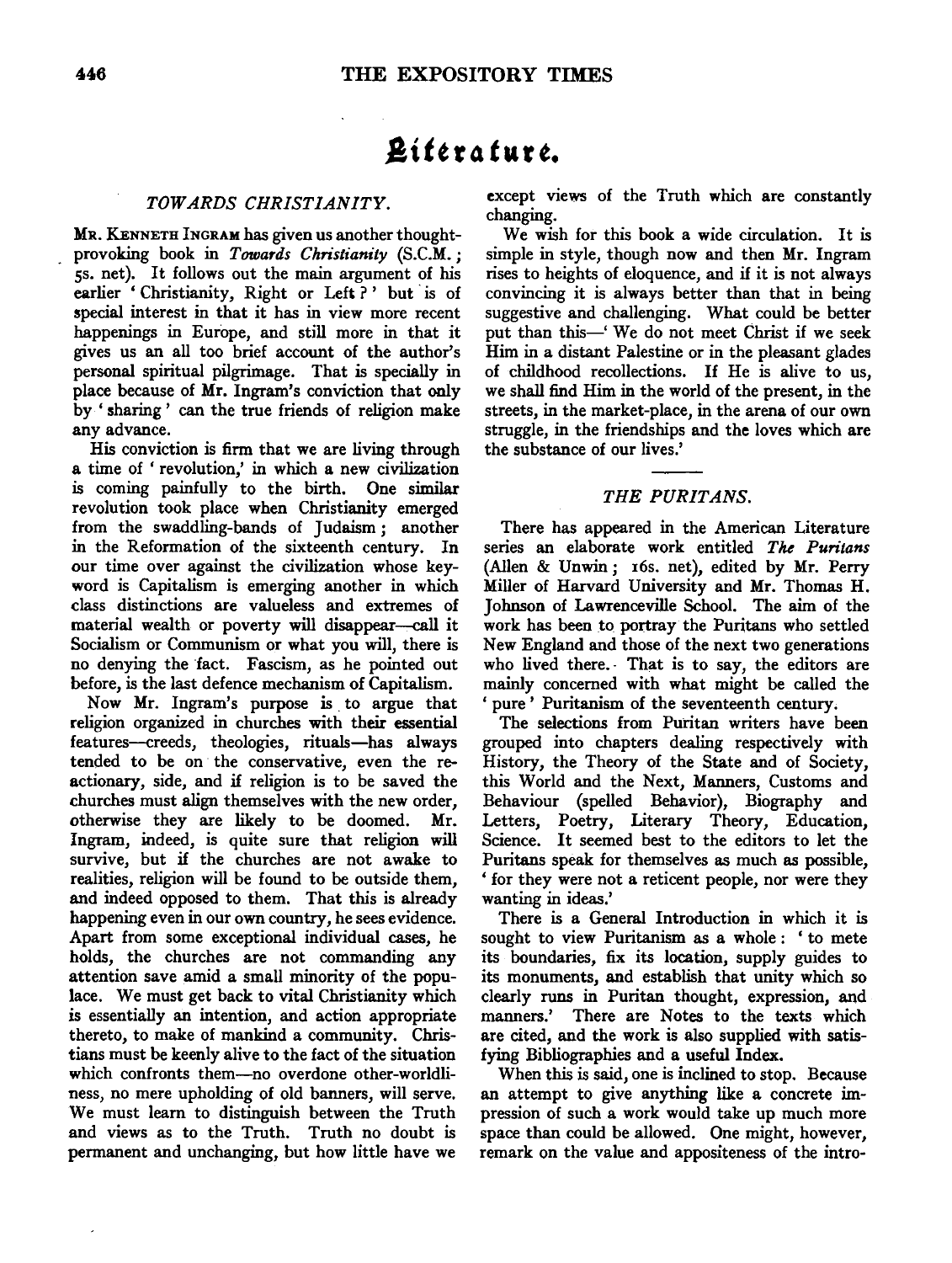ductions to the various chapters and on the commendable compactness of the biographical and other notices preceding the texts. One might also touch on the following pomt of special interest to readers of this magazine.

The editors of the book remind us that seventeenth-century Puritanism has been subject to much misconception. For example, it has been identified with evangelicalism in many accounts, even with the evangelicalism of the ' camp meeting ' and the.' revivalist orgy.' But during the seventeenth century Puritanism was a fairly rigid orthodoxy. By the middle of the eighteenth century, however, there had proceeded from it two distinct and opposed schools of thought. ' Certain elements were carried into the creeds and practices of the evangelical religious revivals, but others were perpetuated by the rationalists and the forerunners of Unitarianism.' And in each case there was a departure from authentic Puritanism. The founding fathers would have repudiated both Methodism and Unitarianism. Truly, it is dangerous to read history backwards, to interpret something that was by what it became, particularly if it became more than one thing.

#### *THE PRICE OF LEADERSHIP.*

*The Price of Leadership,* by Mr. J. Middleton Murry (S.C.M.; 5s. net), is based on lectures delivered at various places, and the author was persuaded by Dr. J. H. Oldham to expand them to their present form-to the great profit of the reader. The book is written with passionate earnestness, and conveys a deeply Christian message. The writer is convinced that Christianity is the only realism which does not lead to despair, that Western civilization is Christian in its basic conditions without knowing it and without caring even to know, and that the recovery of this knowledge and the bringing of it again into clear consciousness is the only alternative to chaos. Much in this book is repeated, in concentrated form, from Mr. Murry's earlier book, ' Heaven-And Earth,' published about nine months ago. Again he urges vigorously that the mediaval unity of Christendom must be rediscovered. The Roman Church missed the opportunity which it had prior to the Reformation. The Reformers, and in succession to them, the Nonconformists in England, made Christianity mainly a matter of individual salvation and missed their opportunity of influencing penetratingly the body politic. Their spirit is reproduced to a certain extent in some phases of continental Protestantism

in which Christianity shows a tendency to become eschatological and mainly transcendent.

In this book the failure of Christianity to influence modem society, national and international, is analysed with special reference to education. The thesis of the writer is that the older education of the Public School type very properly kept in view the training for political life of the members of the ruling classes. Formerly these classes were drawn from amongst the well-to-do, but now they are potentially recruited from all ranks, and the Statecontrolled secondary education, dominated as it is by a non-Anglican tradition which was suspicious of State interference, considered culture to be a matter of subordinate importance and restricted its interest in education to preparation for commercial success, is not doing its duty towards the new ruling classes. The necessity is that education of the older type should now be made available for the whole community and not merely for privileged classes. Democracy cannot do without leaders, and must educate its leaders for political life. And Christianity must be the inspiration of this education. Democracy is impossible apart from Christianity, for by Christianity alone is respect for human personality secured, and democracy prevented from degenerating into Marxism and Totalitarianism. ' Democracy lives and can live only in so far as it strives to be Christian.' Democracy of to-day is an apostasy from the Christian faith ; it depends upon the natural powers of man, and has nothing to oppose effectively to economic determinism. Man must be reborn in Christ if he is to be a true democrat, and the Church must get rid of the spirit of aloofness from political life. The national community must again become a part of a purified and broadened Christian Church. The emphasis of Christian faith must be placed not upon profound definitions of the Divine nature, but upon a continued experience of the nature that is to be defined. The powerfully stated belief of the writer of this book is that ' in Jesus is manifest the nature of the thought that created and sustains the universe,' and that ' it is on the calling of the wise to the simplicity of Christ that the possibility of a Christian civilization depends.'

### *THE QUR'AN.*

Dr. Richard Bell is to be congratulated on the publication of Volume II. of *The Qur'an, translated with a Critical Re-a"angement of the Suraks* (T. & T. Clark; 12s. 6d. net). The first volume, which was reviewed in THE EXPOSITORY TIMES of April 1938,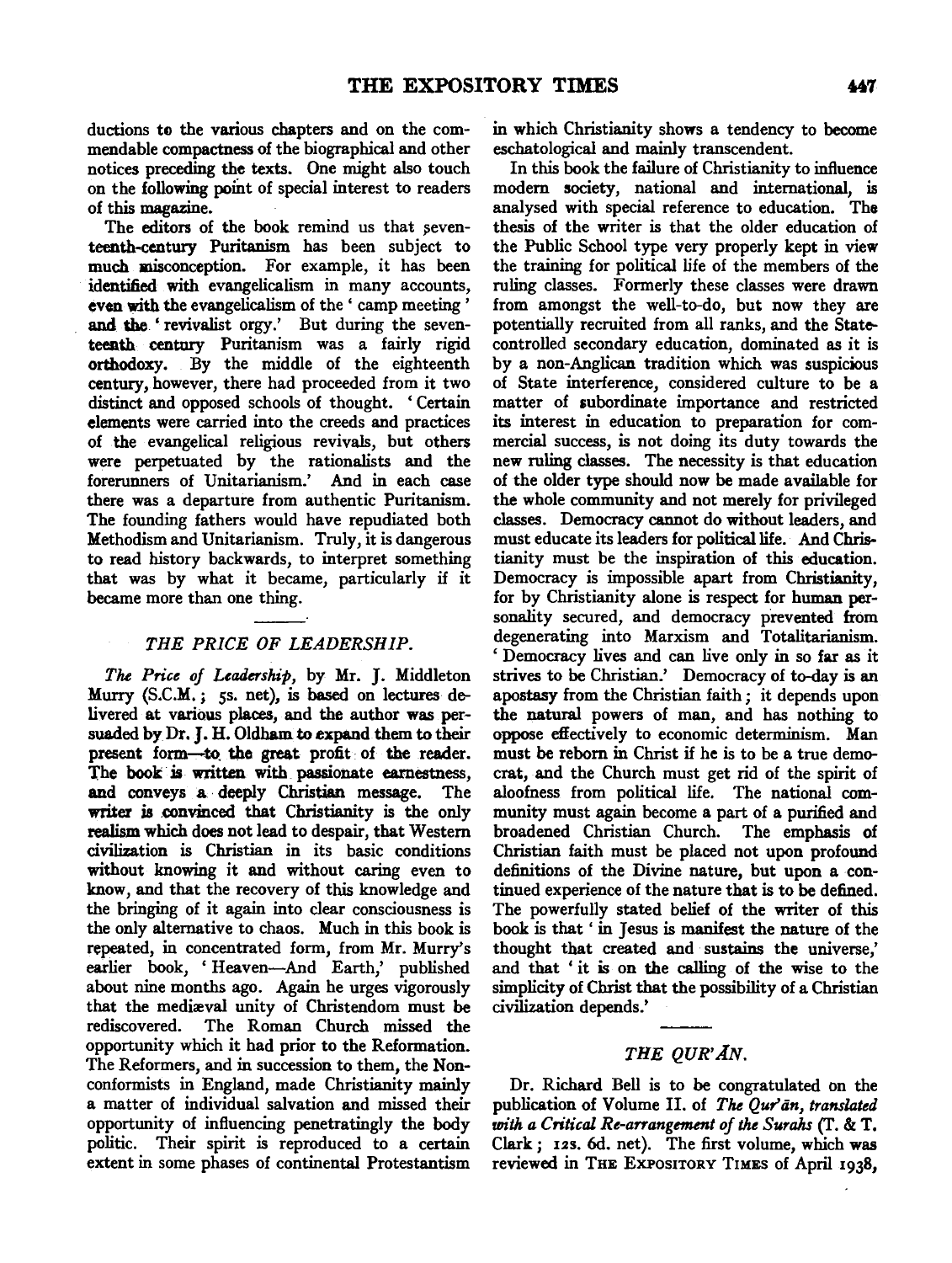contains the first twenty-four surahs, and the second completes the Qur'an. Each surah is preceded by brief notes on its contents and the dates of the various passages, and brief headings are inserted throughout the surahs to indicate the subject-matter.

This work will be welcomed both by students of the Qur'An and by the general reader. To the former, Dr. Bell has opened up a new field of research, and, to the latter, he has made the Qur'an more intelligible than it has hitherto been. Although the work is based on exact and brilliant scholarship, this is not paraded, and so the general reader can use this translation without being distracted by an elaborate system of notes. The brief notes at the beginning of surahs are a sufficient guide to what follows, and the passage headings are a great help to understanding. Those who have felt the Qur'an to be a dreary book may be recommended to read this translation, for it will give them a new conception of it.

Dr. Bell has applied to the Qur'an the principles applied by Old Testament scholars to the prophetical books where, as in the Qur'an, unrelated passages have been thrown together without any indication of the fact. But he has not followed Rodwell in arranging the surahs chronologically. The usual order has been retained, but the various elements are separated, sometimes by means of parallel columns, so that the confusion caused by the juxta-· position of unconnected passages is removed. This is wise, for a thoroughgoing chronological arrangement would involve not merely a following of Rodwell's system, but a complete re-arrangement of portions of surahs, too complicated a matter to be practicable or useful, and one which would inevitably lay itself open to the charge of being subjective.

The translation is of a high quality throughout and shows a commendable independence. While well aware of the conventional explanations of Muslim commentators, Dr. Bell has not hesitated to differ from them where he feels that the Arabic words cannot bear their interpretations. The value of the work is enhanced by a table of the main events in Muhammad's life, a note on dating which indicates some of the principles which have been followed, a list of Arabic words, etc., explained in the notes, and a subject index.

## *CUNEIFORM TEXTS.*

In *The Cuneiform Texts of Ras Shamra-Ugarit,*  by Mr. Claude F. A. Schaeffer (published for the British Academy by the Oxford University *Press;*  Ss. 6d. net), we have about one hundred pages by the Director of the French Archæological Expedi-

tion, giving us a particularly interesting survey of the archæological discoveries, extending over nine successive seasons. (1929-1937), made on this historic site by himself and his assistants. The chapters, which deal with the history, library, cults, and religious texts of Ugarit, contain the substance of the Schweich Lectures which he gave in January last to the British Academy, and the Rhind Lectures which he delivered three months later in Edinburgh. He has appended nearly two hundred bibliographical and explanatory notes, which afford additional information on several of the finds, and has been well served by his translators who have succeeded in preserving the simplicity and clearness of his French original.

The Ras Shamra Tablets open up a fascinating subject, but unfortunately they have been differently deciphered and interpreted by different scholars, and even yet after several years' discussion the problems they raise are in a state of flux. If any criticism may be expected of the author's views, it will be to the effect that they are too dependent perhaps on the hazardous mythological and historical speculations of Virolleaud, Dussaud, and others, who regard the texts as concerned largely with the Negeb and Old Testament patriarchal legends. These inferences of the French School may yet prove to be correct, but there are scholars of repute who believe they may have to be modified considerably as a result of further studies and new finds. The distinguished Director, however, knows his subject, and his interpretations merit respect and general acceptance. He has avoided many of the shaky edifices built at first on dubious renderings, and confined his conclusions more or less to certainties. He is undoubtedly right in asserting that the Canaanites were familiar with writing from the middle of the second millennium-we would even put it earlier-and that the Israelite compilers made use of positive informa-. tion about real events, not handed down solely through oral tradition, but preserved through centuries as written legends, of which a pattern is . provided by the Ras Shamra texts. The volume, coming from the pen of such an outstanding scholar and excavator, who alone can furnish us with accurate information on many points at issue, deserves and will certainly have wide publicity among Biblical scholars, ministers, teachers, and all others interested in the Near East.

*Your Life and the Church,* by Mr. Percy R. Hayward, is a book for boys and girls and all young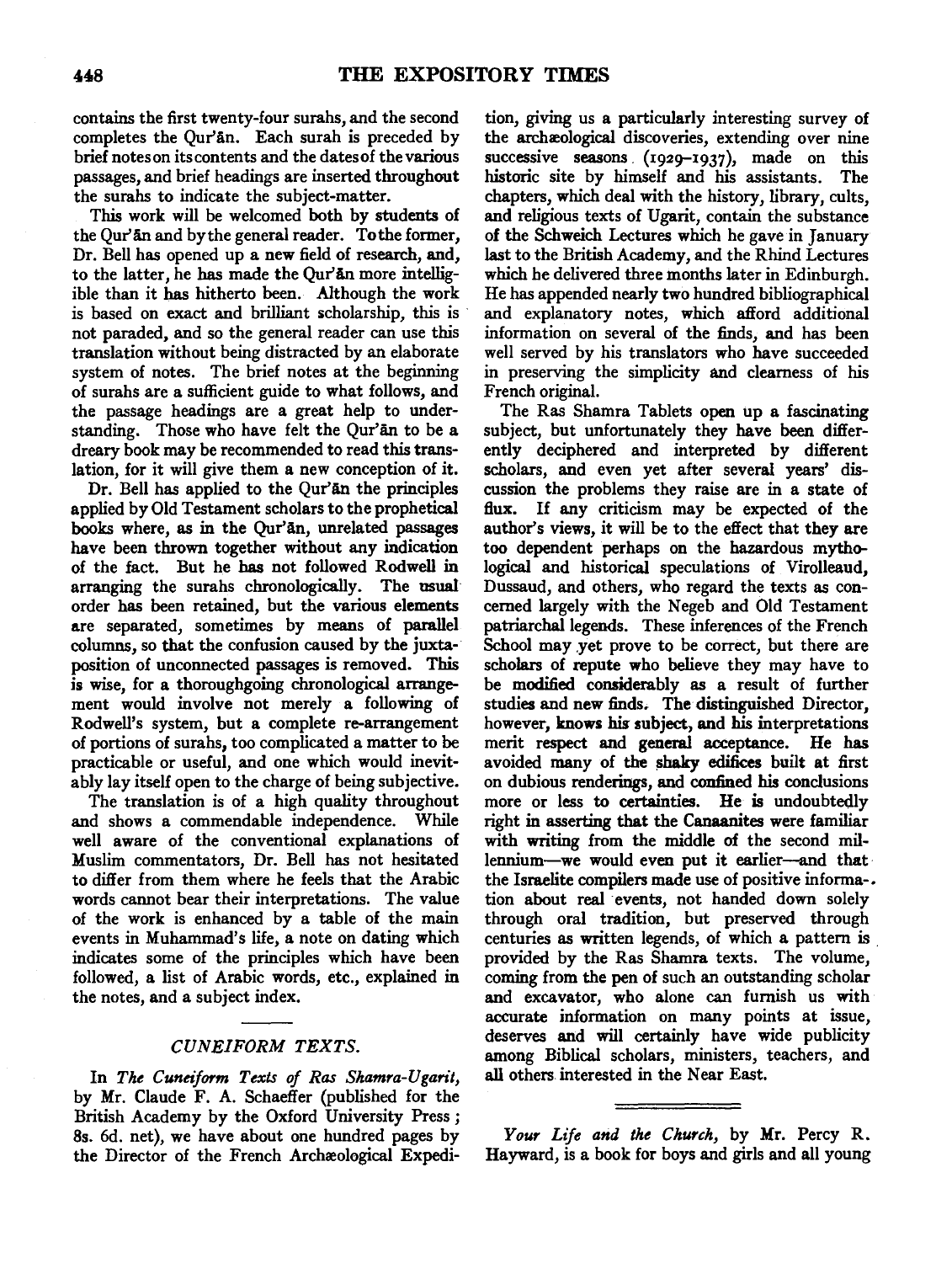people who singly or in a group seek to discover what it means to choose the Christian way of life and join the Church. It is meant to be used either for personal reading or in a 'pastor's class.' In other words it is a book of preparation for Church membership, intended to be used by catechumens. It is an unusual book of the kind. The class is set a good deal of useful work, such as interviewing church members to find out why *they* joined the Church and what they have made of it ! The individual members of the class have to make a record of their own discoveries and of their progress. The plan would seem to promise good results, and at any rate the working out of it is worth con sidering (Abingdon Press; 35 c.).

This year's Swarthmore Lecture was delivered by Mr. D. Elton Trueblood, Ph.D., who chose as his subject *The Trustworthiness of Religious Experience* (Alien & Unwin ; 2s. 6d. net). It is an old and oft-discussed topic, but we bespeak a cordial welcome for a fresh treatment, valuable for its scholarly treatment and a most lucid style.

Dr. Trueblood examines whether religious knowledge exists and what are its criteria. He proceeds by demonstrating that if religious knowledge has its problems, so has knowledge of external reality ; and that criteria which are deemed valid in the latter sphere are applicable to the former. Thus millions have had religious experiences, and there is sufficient agreement among their witness. They who would lightly relegate it all ' to the limbo of subjectivism have not fully appreciated how enormous their undertaking really is.'

**The Cambridgeshire Syllabus of Religious Teaching** *for Schools,* revised edition, 1939 (Cambridge University Press; 2s. 6d. net), is a really great achievement. It marks a distinct advance on the original edition, published in 1924. Religious education to-day shares with education generally the con- ;viction that the child, not the material to be taught, should be the centre and determining factor in every educational system. And religious education, in addition, has learned that the child's first contacts with Bible truth should be through the Gospels and the life of Jesus, and that these contacts should be maintained through the early years by the same means, and not through the Old Testament. These two principles may be said to be those embodied in this great constructive programme. It has taken two years' hard work by a distinguished committee which included noted educationists, teachers, and ecclesiastics. The Syllabus is comprehensive and

elaborate, and fills us with admiration, not only for its vision but also for the courage of those who laid down such a complete plan. The introductions, notes, and explanations are helpful, and if this intelligently conceived course is followed out in practice, the happiest results may be looked for. We have only one criticism. The Bibliography at the end should be revised. It is almost incredible that the book of all others to which teachers should have access, Sir George Adam Smith's 'Historical Geography,' is not mentioned. There are other omissions that are remarkable. And there are some books recommended that are of very doubtful value. Opinions will be divided about this book or that, but the Bibliography attached to such a Syllabus as this should be one of its main features. And this one needs to be trimmed.

Both in Britain and in America there have been many recent statements, of a compendious nature, of the essence of the Christian Faith. Among the latest is *The Faith We Declare* (Cokesbury Press; \$2.oo), by Professor Edwin Lewis of Drew Theological Seminary, a member of the Methodist Episcopal Church. True to his ecclesiastical antecedents the writer makes here an appeal to the Protestant churches to recover and preserve their evangelical heritage. In setting forth that heritage he fastens only upon central things, avoiding technicalities and using a style at once popular and eloquent, if tending at times to be both diffuse and rhetorical. Here are the things on which he lays the stress : ' the reality of God, the purpose of God, the love of God, the manifestation of God in Christ, the sufferings of Christ as involving God, the Resurrection as the guarantee of the triumph of God, the God of to-day as the God from whom Christ is inseparable.' Obviously a theocentric theology, and at the same time Christocentric. It is not surprising to find that Dr. Lewis criticises 'Re-thinking Missions' (published in 1932 as the Report of the Commission of Laymen) as not striking an unequivocal evangelical note. He is personally clear as to the right of Christianity to replace all other faiths, and welcomes Hendrik Kraemer's recent work, ' The Christian Message in a Non-Christian World,' as a clear pronouncement on the universalism of the Christian Faith.

*On Roman Roads with St. Paul,* by the Rev. R. Martin Pope, B.D. (Epworth Press; 6s. net), is the work of one who in the War time made a name for himself among the soldiers as a fascinating lecturer on the ancient East, with parts of which he had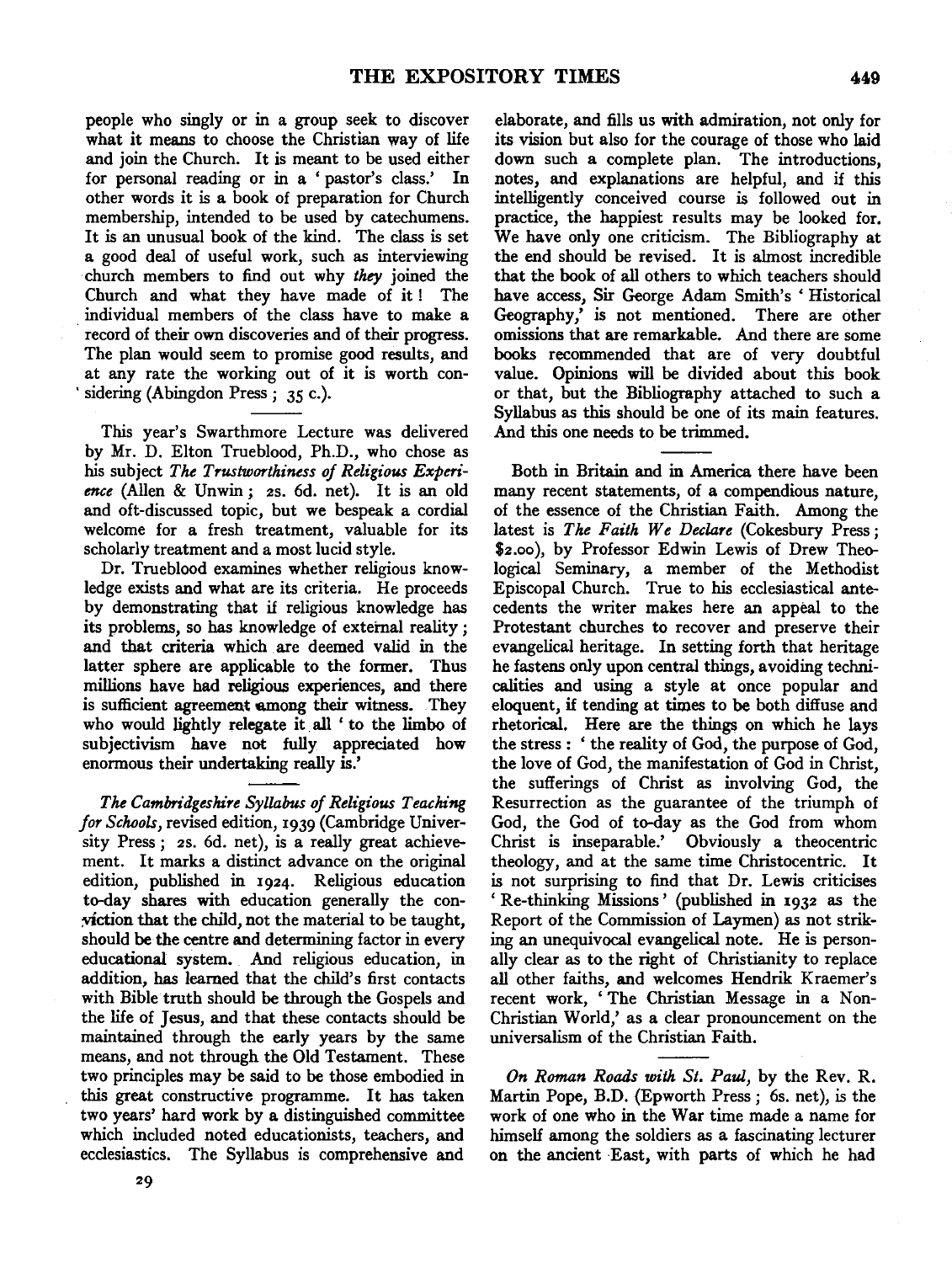made himself personally familiar. Later,his books on early Christianity in these regions have won acceptance for their picturesque descriptions. In the present book he brings his knowledge of the topography and historic associations of the lands through which St. Paul travelled to illuminate the life and missionary work of the great Apostle. The whole makes very interesting reading and should prove valuable to the Bible student for the sidelights it throws upon the narrative of the Acts. The only criticism one would be disposed to make is that it attempts to cover too much ground, and in consequence compresses the narrative unduly. Over a score of very fine photographs add colour and vividness to the book.

A profoundly earnest book on the duty and the way of prayer has been written by Mr. Eric Abbott, Warden of the Bishop's Hostel, *Lincoln-Escape or Freedom 1* (Heffer; 2s. 6d. net). The book consists of six addresses on prayer given at a Triennial Mission to Cambridge University this year. The directions given here make great demands on any one who is prepared to undertake seriously to follow them out. But this is no criticism of the speaker or of his counsel. On the contrary, any one who deals with this counsel in the right spirit will find great treasure in it. Definite instruction is given about sacramental confession, and a form of confession is suggested, in which the following words occur : ' For these and all my other sins which I cannot now remember I am sorry, I humbly ask pardon of God, and of you, His priest, penance, counsel, and absolution.' This will give the writer's standpoint, but are not the words a little unusual ?

To mark the fiftieth anniversary of his gaining the Lightfoot Scholarship in Ecclesiastical History at Cambridge, Professor-Emeritus F. J. Foakes Jackson has published a collection of studies of ecclesiastical historians which he entitles *A History of Church History, Studies of Some Historians of the Christian Church* (Heffer; 7s. 6d. net). The main title is a little unfortunate. The ' History of Church History ' is a real subject in which a good book is a desideratum, but this, as is carefully explained and indeed indicated in the sub-title, is not the book we desire. For all that, it is a very good book, as one expects of the author. It deals in lucid and illuminating fashion with the origin and developments of ecclesiastical history, the origin and growth of the New Testament Canon, the Apostolic Tradition of Hippolytus, Philo, Eusebius of Cæsarea and his predecessors, Greek historians after Eusebius, St. Augustine's philosophy of history, Gregory of

Tours, Adamnan's Life of Columba, Bede, Anna Comnena, Burnet, Gibbon, and finally the books recommended by Lightfoot.

Not only students of Church History but a wide public will value these essays.

A book of services for the observance of the Lord's Supper has been compiled by Mr. Pitt Bonarjee-The Office of the Holy Communion, with *Eight Orders of Service* (Independent Press; Is. net). They are simple and beautiful. The prayers are all short, and in one service there is a homily. The sources are not indicated. These orders of service are meant as suggestions as to the method by which the Holy Supper may be celebrated with due reverence, and they will be helpful for this end.

Not long ago we reviewed an expository study of the first eight chapters of the Acts of the Apostles by Professor Halford E. Luccock of Yale University. This has now been followed by a companion volume on the rest of the *book-The Acts of the Apostles in Present-Day Preaching* (M'Callum & Co. ; 6s. net). These two books are *sui generis.* They are not commentaries or sermons. The author himself calls them 'Notebooks on the Acts.' They are material for sermons, and they are very ' modern.' Passage by passage the author goes through Acts, seizing on suggestive topics and relating them to life to-day. Here are some of the titles: New Eyes for Old, Learning from Outsiders, We are the People, Let's Kill a Few People, Living by Slogans. The book suggests religious journalism and a lot of other things. But it really does suggest. Seeds for sermons are sown richly all over it. And the brief homilies are not only up-to-date, but are constantly illustrated by quotations from literature that brighten up the point.

A book of extraordinary interest, that supplies' much more than its title promises, is *Pioneers of Religious Education,* by Mr. T. F. Kinloch (Milford; 3s. 6d. net). The author's idea is to let us see the. masters at work so that we may learn in turn how to tackle our own task. Christian education begins with Christian Humanism, and the book therefore begins with a chapter on Erasmus and Colet. Then we have the Jesuits, Comenius, Pietism, Pestalozzi, Schleiermacher, and Arnold of Rugby. With mastery of his material the author packs into his small space an amazing amount of information. But, able and suggestive as these chapters are, many will value as much the reflections in his closing chapter, in which we find wisdom enough to make us wish he would give us a full-size con